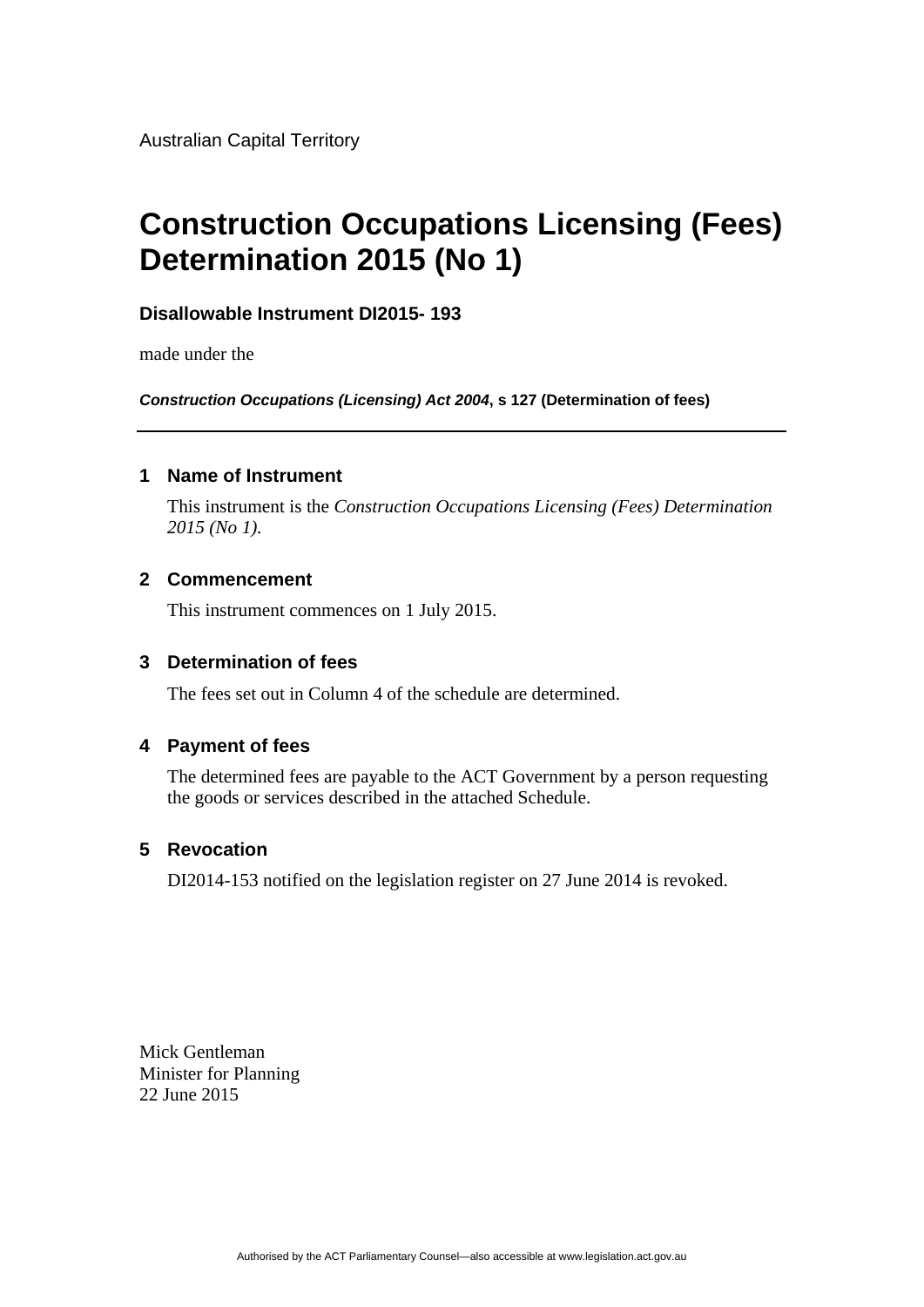*THIS IS PAGE 1 OF THE SCHEDULE TO THE DETERMINATION MADE BY THE MINISTER UNDER THE CONSTRUCTION OCCUPATIONS (LICENSING) ACT 2004* 

| <b>Relevant</b><br><b>Section for</b><br>which a fee is<br>payable | <b>Description of Matter for which fee is</b><br>payable                                                                                                                                                                                                                                                          | <b>Fee Payable</b><br><b>GST</b> exempt<br>\$<br>2014-2015 | <b>Fee Payable</b><br><b>GST</b> exempt<br>\$<br>2015-2016 |
|--------------------------------------------------------------------|-------------------------------------------------------------------------------------------------------------------------------------------------------------------------------------------------------------------------------------------------------------------------------------------------------------------|------------------------------------------------------------|------------------------------------------------------------|
| (1)                                                                | (2)                                                                                                                                                                                                                                                                                                               | (3)                                                        | (4)                                                        |
| Section 17                                                         | Application fee for an Individual<br>Construction Occupation licence in the<br>Construction Occupation of, Builder,<br><b>Building Assessor, Building Surveyor,</b><br>Electrician, Gas Appliance Worker,<br><b>Plumbing Plan Certifier or Works</b><br>Assessor.                                                 | 214.00                                                     | 223.00                                                     |
| Section 17                                                         | Application fee for an Individual<br>Construction Occupation licence in one or<br>more of the following Construction<br>Occupations: Plumber, Drainer and<br>Gasfitter.                                                                                                                                           | 214.00                                                     | 223.00                                                     |
| Section 17                                                         | Application fee for a Partnership or<br><b>Corporation Construction Occupation licence</b><br>in the Construction Occupation of Builder,<br><b>Building Surveyor, Electrician, Plumbing</b><br><b>Plan Certifier or Works Assessor.</b>                                                                           | 135.00                                                     | 140.00                                                     |
| Section 17                                                         | Application fee for a Partnership or<br><b>Corporation Construction Occupation licence</b><br>in one or more of the following Construction<br>Occupations: Drainer, Gasfitter and<br>Plumber.                                                                                                                     | 135.00                                                     | 140.00                                                     |
| Section 127                                                        | Adjustment Fee – This fee is for an<br>Individual, Corporation or Partnership that<br>has multiple occupational licences who may<br>choose to bring expiry dates into alignment.<br>Fee payable for all Construction Occupations<br>per month.                                                                    | 22.00                                                      | 23.00                                                      |
| Section 17                                                         | Licence Term fee for a period of one (1) year<br>for one of the following Construction<br>Occupations only: Builder (Other than<br><b>Owner-Builder class), Building Assessor,</b><br><b>Building Surveyor, Electrician, Gas</b><br><b>Appliance Worker, Plumbing Plan</b><br><b>Certifier or Works Assessor.</b> | 222.00                                                     | 231.00                                                     |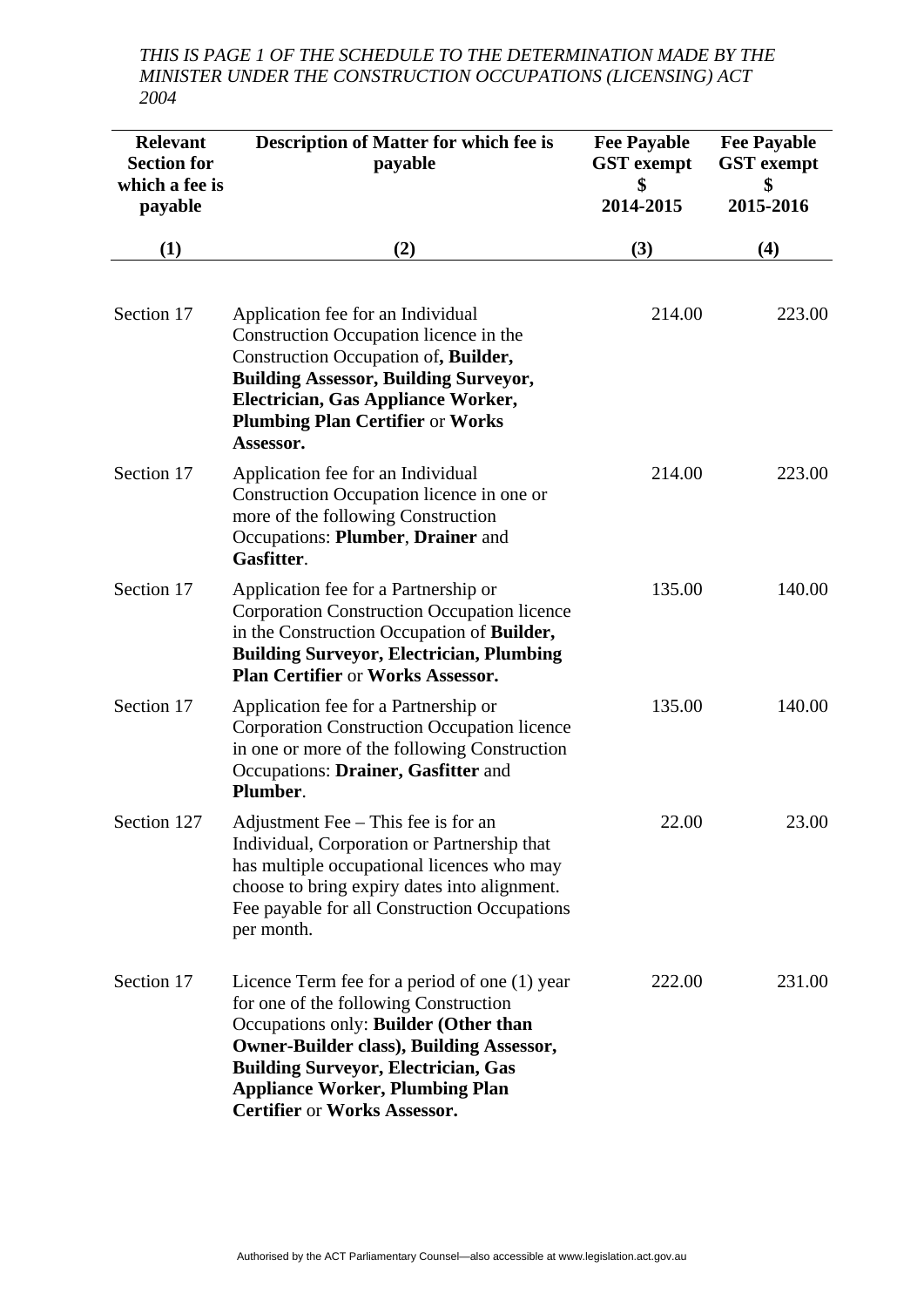*THIS IS PAGE 2 OF THE SCHEDULE TO THE DETERMINATION MADE BY THE MINISTER UNDER THE CONSTRUCTION OCCUPATIONS (LICENSING) ACT 2004* 

| <b>Relevant</b><br><b>Section for</b><br>which a fee is<br>payable | <b>Description of Matter for which fee is</b><br>payable                                                                                                                                                                                                                                                           | <b>Fee Payable</b><br><b>GST</b> exempt<br>\$<br>2014-2015 | <b>Fee Payable</b><br><b>GST</b> exempt<br>\$<br>2015-2016 |
|--------------------------------------------------------------------|--------------------------------------------------------------------------------------------------------------------------------------------------------------------------------------------------------------------------------------------------------------------------------------------------------------------|------------------------------------------------------------|------------------------------------------------------------|
| (1)                                                                | (2)                                                                                                                                                                                                                                                                                                                | (3)                                                        | (4)                                                        |
| Section 17                                                         | Licence Term fee for a period of one (1) year<br>for one or more of the following Construction<br>Occupations: Drainer, Gasfitter and<br>Plumber.                                                                                                                                                                  | 222.00                                                     | 231.00                                                     |
| Section 17                                                         | Licence Term fee for a period of three $(3)$<br>years for one of the following Construction<br>Occupations only: Builder (Other than<br><b>Owner-Builder class) Gas Appliance</b><br>worker or Electrician.                                                                                                        | 500.00                                                     | 520.00                                                     |
| Section 17                                                         | Licence Term fee for a period of three $(3)$<br>years for one or more of the following<br><b>Construction Occupations: Drainer,</b><br><b>Gasfitter and Plumber.</b>                                                                                                                                               | 500.00                                                     | 520.00                                                     |
| Section 17                                                         | Licence fee for a licence under any<br>Construction Occupation or license class for<br>inspectors employed by the Territory                                                                                                                                                                                        | Nil                                                        | Nil                                                        |
| Section 17                                                         | Application fee for a Construction<br>Occupations licence that has expired where<br>the date of licence expiry is not greater than<br>twelve months and is in one of the following<br>Construction occupations only, Building<br><b>Assessor, Building Surveyor, Plumbing</b><br>Plan Certifier or Works Assessor. | 135.00                                                     | 59.00                                                      |
| Section 17                                                         | Application fee for a Construction<br>Occupations licence that has expired where<br>the date of licence expiry is not greater than<br>five $(5)$ years and is in one of the following<br>Construction occupations only Builder<br>(excluding Owner Builder class) Gas<br><b>Appliance Worker or Electrician.</b>   | 135.00                                                     | 59.00                                                      |
| Section 17                                                         | Application fee for a Construction<br>Occupations licence that has expired where<br>the date of licence expiry is not greater than<br>five (5) years and is in one or more of the<br>following Construction occupations only<br>Drainer, Gasfitter and Plumber.                                                    | 135.00                                                     | 59.00                                                      |
| Section 30                                                         | Application for specialist building work<br>endorsement                                                                                                                                                                                                                                                            | 214.00                                                     | 223.00                                                     |